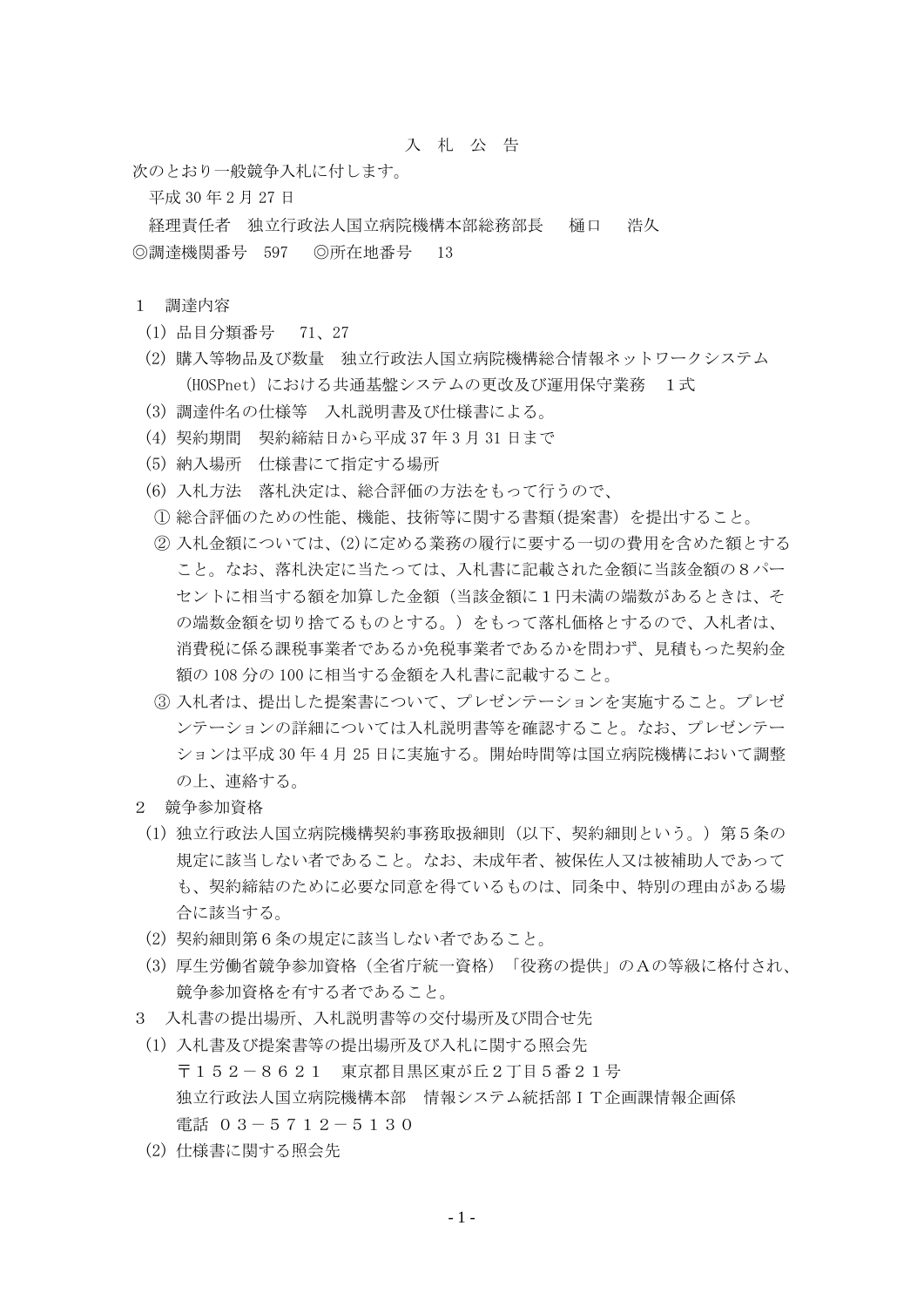〒152-8621 東京都目黒区東が丘2丁目5番21号 独立行政法人国立病院機構本部 情報システム統括部 I T企画課情報企画係 電話 03-5712-5130

- (3) 入札説明書の交付方法
	- ① 交付期間 平成 30 年 2 月 27 日から平成 30 年 4 月 18 日まで。
	- ② 交付時間 平日 9:30 から 17:00 まで。
	- ③ 交付場所 上記(2)に同じ。
- (4) 入札説明会の日時及び場所 平成 30 年 3 月 12 日 16 時 00 分 本部 3 階 31 会議室
- (5) 入札書の受領期限 平成 30 年 4 月 19 日 15 時 00 分
- (6) 開札の日時及び場所 平成 30 年 4 月 26 日 14 時 00 分 本部 1 階 12 会議室
- 4 その他
	- (1) 契約手続において使用する言語及び通貨 日本語及び日本国通貨
	- (2) 入札保証金及び契約保証金 免除
	- (3) 入札者に要求される事項 この一般競争に参加を希望する者は、封印した入札書に 本公告に示した物品を納入できることを証明する書類を添付して入札書の受領期限 までに提出しなければならない。入札者は、開札日の前日までの間において、経理 責任者から当該書類に関し説明を求められた場合は、それに応じなければならない。
	- (4) 入札の無効 本公告に示した競争参加資格のない者の提出した入札書、入札者に求 められる義務を履行しなかった者の提出した入札書は無効とする。
	- (5) 契約書作成の要否 要
	- (6) 落札者の決定方法 本公告に示した物品を納入できると経理責任者が判断した資料 を添付して入札書を提出した入札者であって、契約細則第 21 条の規定に基づいて作 成された予定価格の制限の範囲内の入札金額を提出し、かつ、経理責任者が、入札 説明書で指定する性能、機能等の要件のうち、必須とした項目にかかる基準を全て 満たしている物品を提案したものの中から、経理責任者が入札説明書で定める総合 評価の方法をもって落札者を定める。ただし、落札者となるべき者の入札価格によ っては、その者により該当契約の内容に適合した履行がなされないおそれがあると 認められるとき、又はその者と契約を締結することが公正な取引の秩序を乱すこと となるおそれがあって著しく不適当であると認められるときは、予定価格の制限の 範囲内の価格をもって入札した他の者のうち次に有利な者を落札者とすることがあ る。
- (7) 詳細は入札説明書による。
- 5 Summary
- (1) Official in charge of disbursement of the procuring entity: Higuchi Hirohisa, Director, Department of General Affairs, National Hospital Organization **Headquarters**
- (2) Classification of the services to be procured : 71,27
- (3) Nature and quantity of the services to be required: Common infrastructure system renewal and operation maintenance work at National Hospital Organization